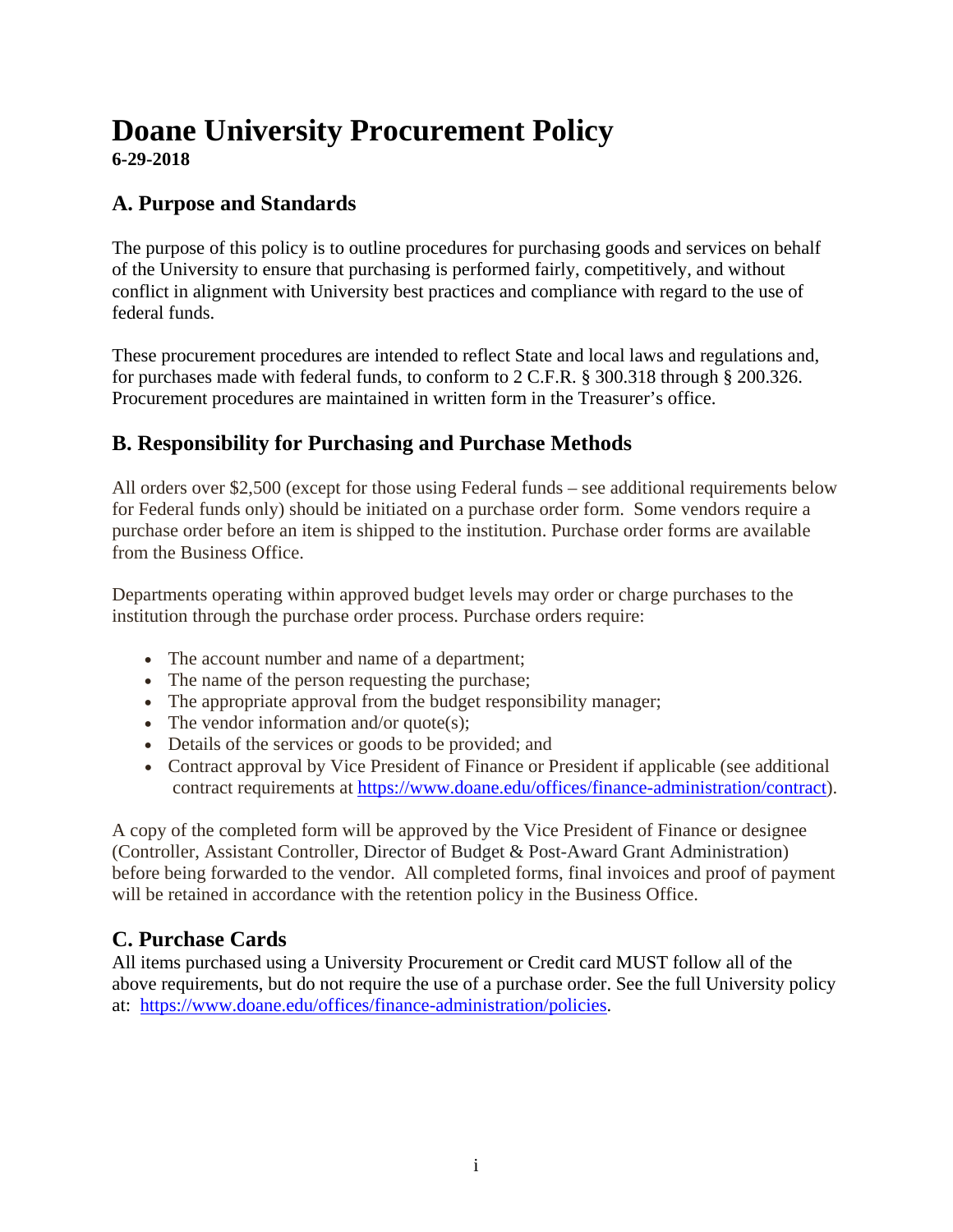# **D. Additional Requirements for Purchases made with Federal Funds**

The remainder of this policy relates only to those purchases made with federal funds.

# **I. Dollar Threshold Requirements and Procurement Methods**

Purchases will be researched and prices compared prior to making decisions regarding the expenditure of Doane University Funds. Expenditures involving federal funds will comply with the following procurement methods according to monetary thresholds:

# **1. Micro Purchases, up to \$10,000**

Purchases under \$10,000 include purchases of goods and services with prices that are readily available from many vendors. To the extent practicable, the University distributes these purchases equitably among qualified suppliers. These purchases may be awarded without soliciting competitive quotations if the University considers the price to be reasonable compared to similar services or goods.

# **2. Medium/Small Purchases, between \$10,000 and \$250,000**

Same as above, except that price or rate quotations must be obtained from at least three sources.

# **3. Large Purchases, over \$250,000**

Contact the Director of Budget & Post-Award Grant Administration to assist in formal bid process. He/she will work collaboratively with the Principal Investigator (PI) or requestor to facilitate this process and meet all the federal procurement method requirements under 2 C.F.R. § 200.320. It is important that the PI or requestor communicate their plans for major purchases as early as possible so there will be reasonable time to accomplish the bidding procedure. All purchases over \$250,000 require the final approval of the Vice President of Finance or President.

# **Competitive Proposals**

Large purchases exceeding \$250,000 shall be made through competitive negotiation or competitive bidding. Competitive negotiation requires the issuance of a Request for Proposals (RFP) that outlines the scope of the goods or services to be purchased, the specifications, the proposed terms and conditions of the resulting contract, and the criteria on which proposals will be evaluated. Competitive bidding is the process of purchasing goods or services by asking interested providers to submit quotes, offers, bids or sealed bids from which the University generally will choose the lowest priced responsive offer. The solicitation and submission of such bids or offers may be done electronically or through a web-based system.

1. Competitive Negotiation. When purchasing through competitive negotiation, RFPs will be mailed or sent electronically to potential offerors who express an interest in submitting a proposal. Each RFP shall state the good or services sought, the criteria on which proposals will be evaluated, and indicate whether the University will award the contract to the offeror that presents the lowest price, or the offeror that presents the best value to the University. In evaluating proposals, the University may, but is not required to, conduct negotiations with responsive offerors to understand and clarify whether an offeror's proposal satisfactorily addresses the University's needs. The University may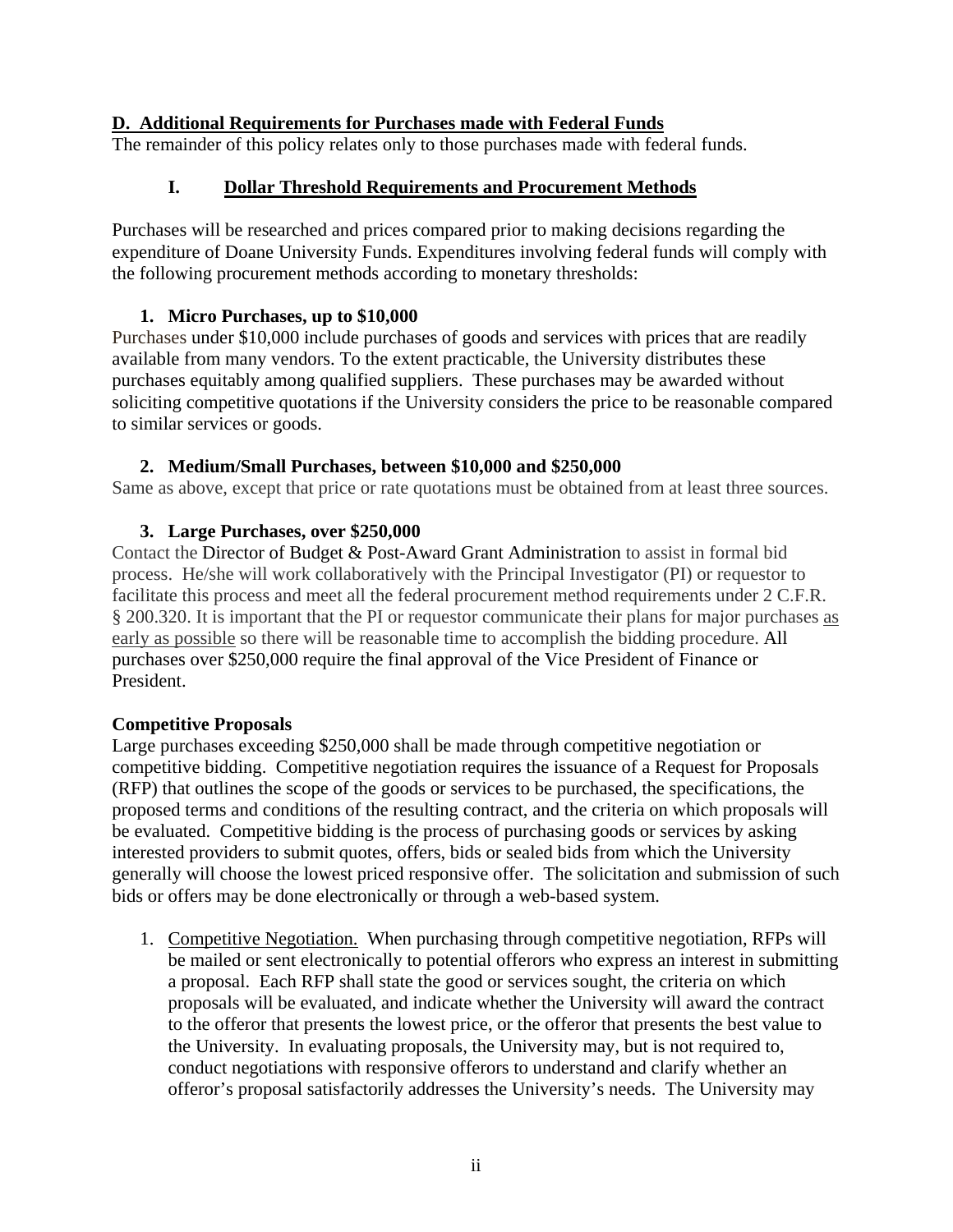also allow offerors to submit final revised proposals after such negotiations but before award. All offerors shall be treated fairly and equally with respect to any opportunity for negotiation and subsequent revision of proposals. The University shall have the right to reject any or all proposals and solicit new proposals, if the University determines it is in its best interest to do so. The University shall give notice of the award decision to all responsive offerors.

2. Competitive bidding. When purchasing through competitive bidding, the University shall prepare a solicitation describing the goods and services sought, specifying a date and time by which bids must be received. The solicitation will be mailed or sent electronically to all potential offerors who express and interest in submitting a bid, or from whom the University requests a bid. It is the bidders' responsibility to ensure that their bids are received by the University no later than the appointed date and time specified in the solicitation. Late bids shall not be considered and will be returned unopened to the bidder. The Director of Budget & Post-Award Grant Administration or designee shall publicly open all bids received and select the lowest price responsive bid for award. The bid opening and award selection shall be witnessed and documented by the PI or designee. Except as prohibited by law, if the bids received are: (i) unreasonable; (ii) have unacceptable terms and conditions; (iii) are noncompetitive; or (iv) exceed available funds, and time or other circumstances will not permit the delay that would result from resoliciting competitive bids, then the University may change the scope of the purchase as needed and accept revised bids without rebidding. The Director of Budget & Post-Award Grant Administration must document such circumstances in writing, and each responsive bidder who submitted a bid under the original solicitation must be provided a reasonable opportunity to modify its original bid and submit a revised bid in response to the University's changed scope. When such measures are taken because original bids were deemed noncompetitive or exceeded available funds, the amount of any revised bid selected by the University must be lower than the lowest rejected bid under the original solicitation. The University shall give notice of the award decision to all responsive offerors.

# **Noncompetitive Proposals (Sole Sourcing)**

Procurement by noncompetitive proposals is procurement through solicitation of a proposal from only one source and may be used only when one or more of the following circumstances apply:

- The item is available only from a single source;
- The public exigency or emergency for the requirement will not permit a delay resulting from competitive solicitation;
- The federal awarding agency or pass-through entity expressly authorizes noncompetitive proposals in response to a written request from the University; or
- After solicitation of a number of sources, competition is determined inadequate.

If one of the above circumstances applies in the context of a large purchase, the PI or Director of Budget & Post-Award Grant Administration shall document the existence of the applicable circumstance and provide the written justification for the sole source purchase with the contract for review by the treasurer's office and the Vice President of Finance.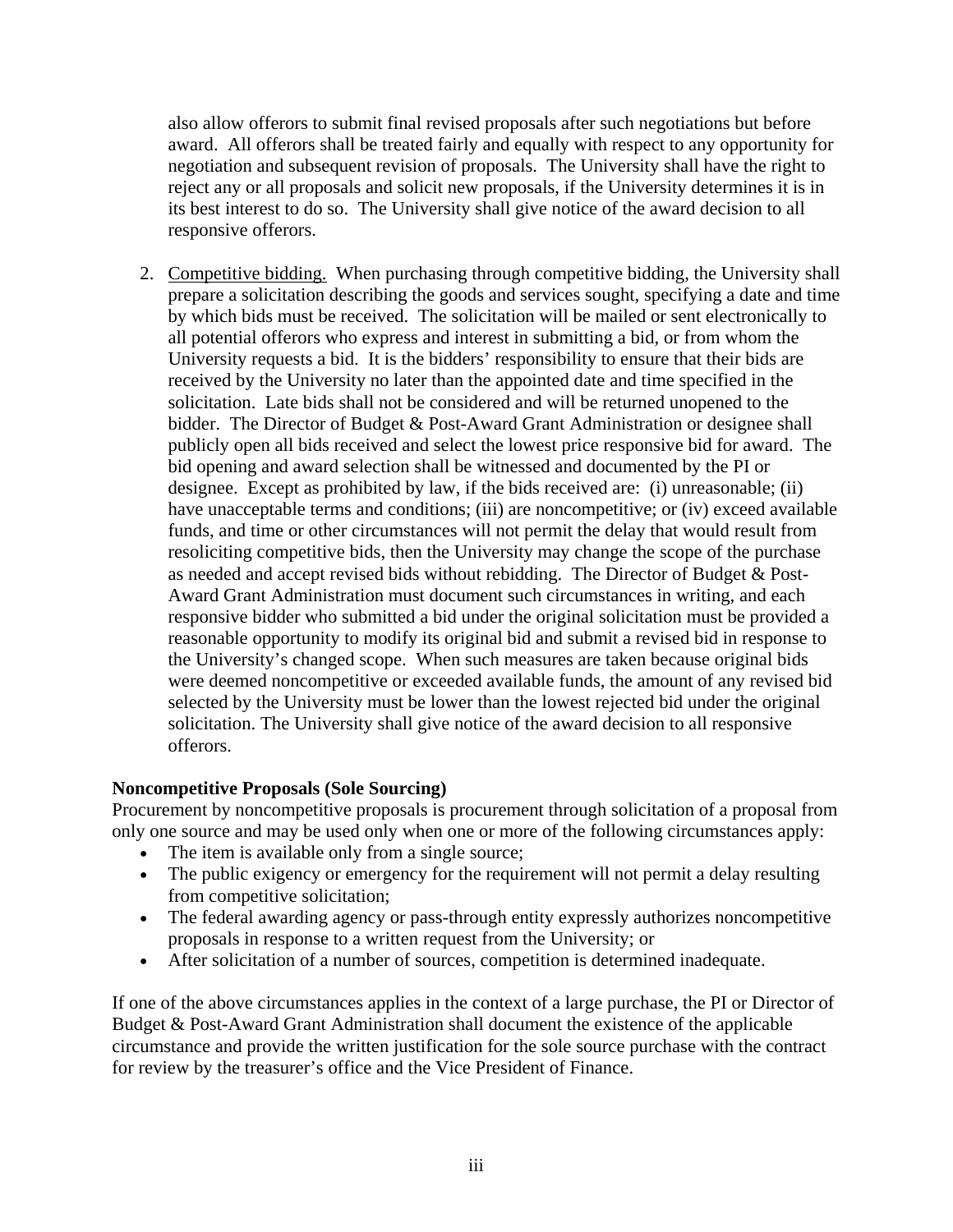# **II. Full and Open Competition**

# **Open Competition**

Generally, all procurement transactions must be conducted in a manner providing full and open competition consistent with 2 C.F.R. § 200.319. In order to ensure objective contractor performance and eliminate unfair competitive advantage, contractors that develop or draft specifications, requirements, statements of work, or invitations for bids or requests for proposals must be excluded from competing for such procurements.

To encourage full and open competition, the University discourages the unnecessary imposition of restrictions that may limit competition. Some of the situations considered to be restrictive of competition include but are not limited to:

- Placing unreasonable requirements on firms in order for them to qualify to do business;
- Requiring unnecessary experience and excessive bonding;
- Noncompetitive pricing practices between firms or between affiliated companies;
- Noncompetitive contracts to consultants that are on retainer contracts;
- Organizational conflicts of interest;
- Specifying only a "brand name" product instead of allowing "an equal" product to be offered and describing the performance or other relevant requirements of the procurement; and
- Any arbitrary action in the procurement process.

# **Geographical Preferences Prohibited**

The University must conduct procurements in a manner that prohibits the use of statutorily or administratively imposed state, local, or tribal geographical preferences in the evaluation of bids or proposals, except in those cases where applicable federal statutes expressly mandate or encourage geographic preference. When contracting for architectural and engineering (A/E) services, geographic location may be a selection criterion provided its application leaves an appropriate number of qualified firms, given the nature and size of the project, to compete for the contract.

# **Minority Business Enterprises and Women Business Enterprises**

Doane University recognizes the value of diversity in our community and is, therefore, committed to actively developing supplier diversity by supporting Minority Business Enterprises (MBE) and Women Business Enterprises (WBE). Doane University is committed to providing opportunities to certified Minority & Women-owned vendors for procurement of goods and services.

To that end, PIs must work with the Director of Budget & Post-Award Grant Administration in any procurement to take affirmative steps which assure that MBEs and WBEs are used when possible. Such affirmative steps should be documented for each procurement and must include the following:

1. Placing any qualified small businesses, MBEs, and WBEs on solicitation lists;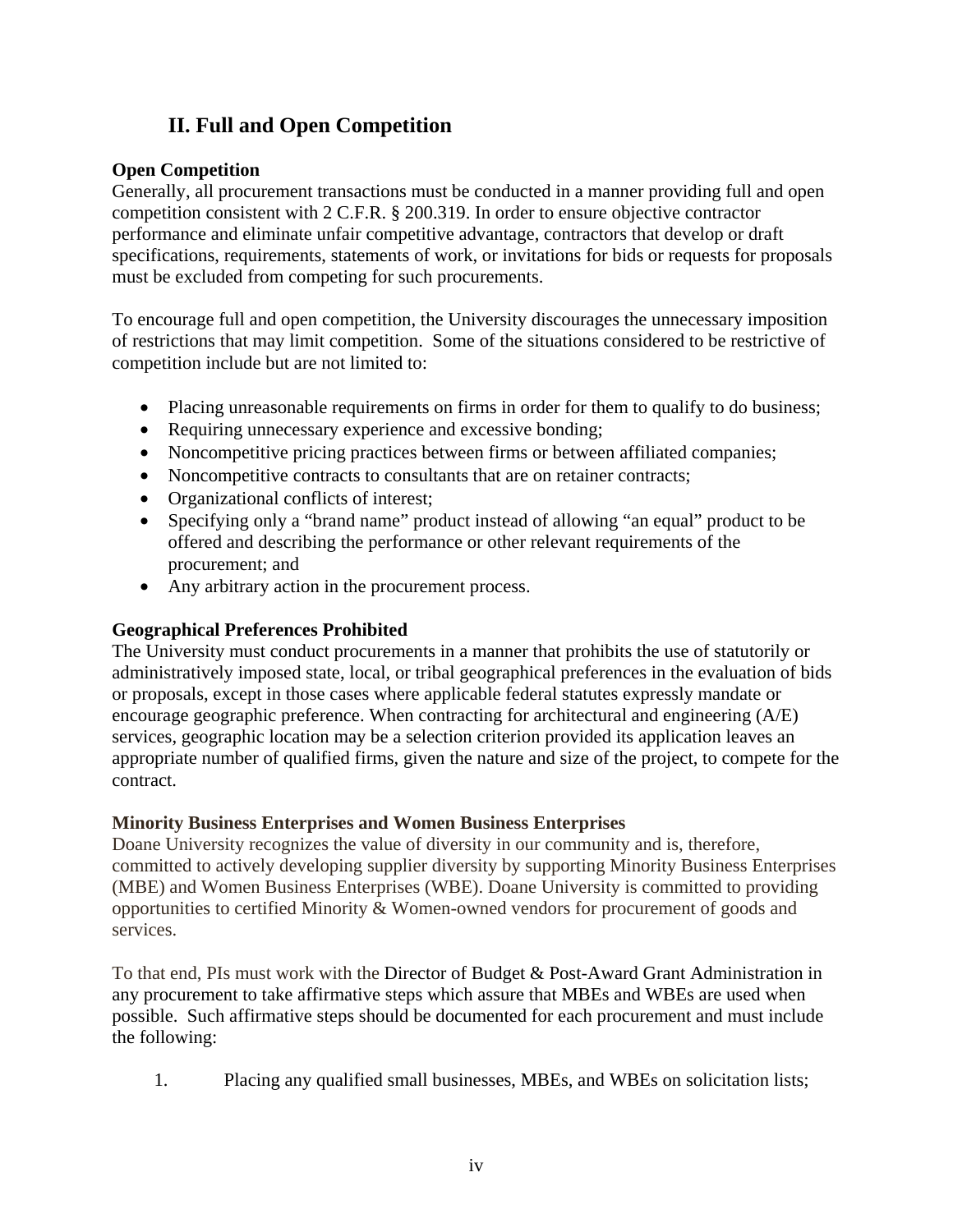- 2. Assuring that any small businesses, MBEs, or WBEs which may be potential sources for the procurement are solicited;
- 3. When economically feasible, dividing the requirements of a procurement into smaller quantities or tasks that will permit maximum MBE and WBE participation;
- 4. When possible, establishing delivery schedules that encourage participation of small businesses, MBEs, and WBEs;
- 5. Where appropriate, consulting with, or using the services of, the Small Business Administration and the Minority Business Development Agency of the Department of Commerce;
- 6. Requiring any prime contractors or subrecipients to take similar affirmative steps to encourage small business, MBE, and WBE participation in the awarding of any subcontracts or subawards.

# **Prequalified Lists**

The University must ensure that all prequalified lists of persons, firms, or products which are used in acquiring goods and services are current and include enough qualified sources to ensure maximum open and free competition. Also, the University must not preclude potential bidders from qualifying during the solicitation period.

### **Solicitation Language**

The University must ensure that all solicitations incorporate a clear and accurate description of the technical requirements for the material, product, or service to be procured. Such description must not, in competitive procurements, contain features which unduly restrict competition. The description may include a statement of the qualitative nature of the material, product or service to be procured and, when necessary, must set forth those minimum essential characteristics and standards to which it must conform if it is to satisfy its intended use. Detailed product specifications should be avoided if at all possible.

When it is impractical or uneconomical to make a clear and accurate description of the technical requirements, a "brand name or equivalent" description may be used as a means to define the performance or other salient requirements of procurement. The specific features of the named brand which must be met by offers must be clearly stated; and identify all requirements which the offerors must fulfill and all other factors to be used in evaluating bids or proposals. 2 C.F.R § 200.319(c).

# **III. Procurement Standards**

# **Contract Provisions**

As required by 2 C.F.R. § 200.326, certain contract provisions will be included when involving the use of federal funds. The required provisions may be found in Addendum A.

# **Oversight**

The University maintains a contract administration system which ensures contractors perform in accordance with the terms, conditions, and specifications of their contracts or purchase orders. Each PI or department head (or designee) that uses the goods or services purchased in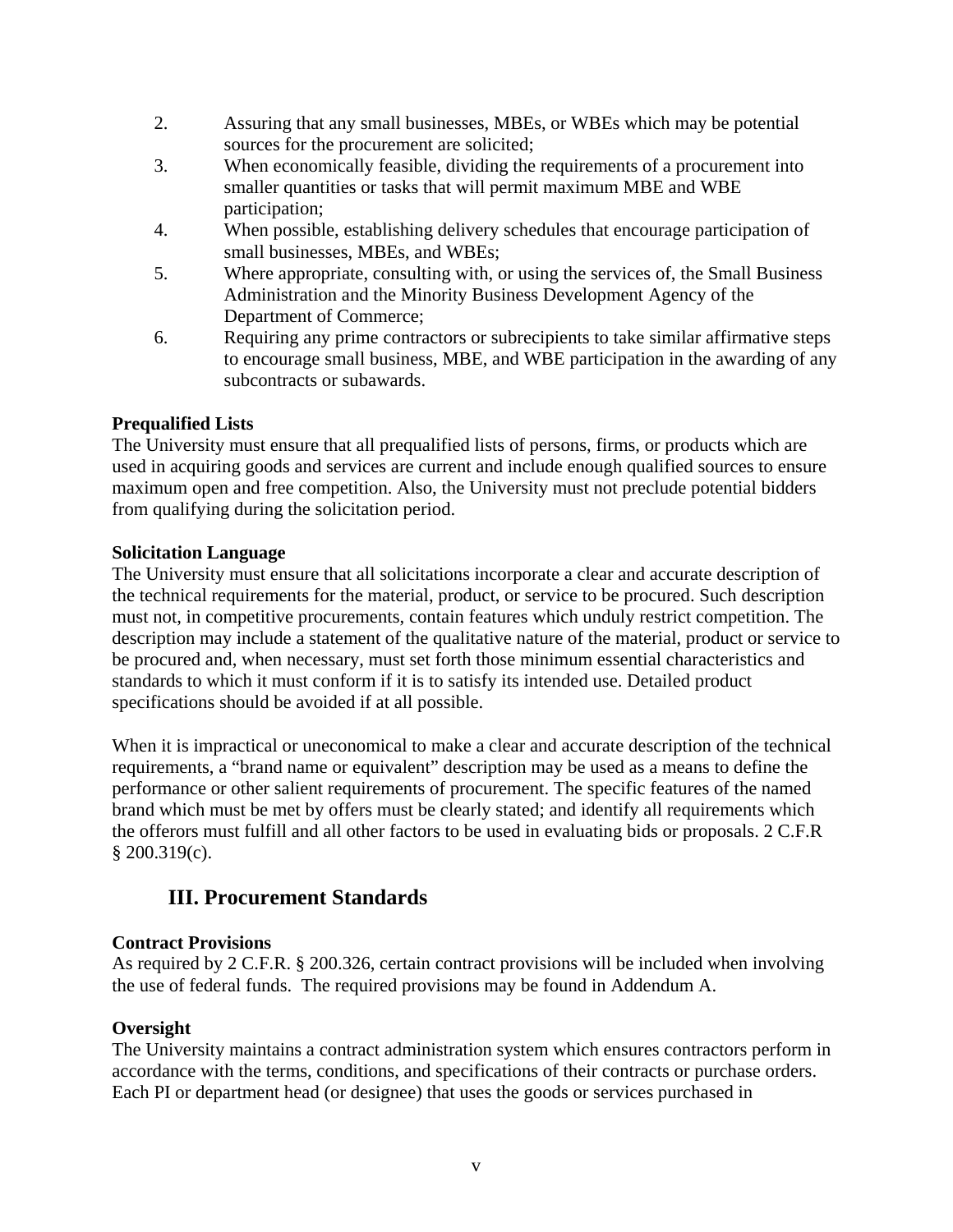accordance with these procedures is required to regularly oversee contract performance and report any non-performance to the Treasurer's office and the Vice President of Finance. The Vice President of Finance (or designee), in consultation with the relevant PI or department head, shall make a final determination regarding the perceived non-performance and whether to renew or cancel the subject contract.

### **Conflicts of Interest and Gratuity Violation**

No employee, officer, or agent of the University shall participate in the selection, award, or administration of a contract supported by a federal award if a conflict of interest, real or apparent, would be involved. The University will not purchase supplies or materials from an employee, officer, or agent of the University, nor any member of his or her immediate family, his or her partner, or an organization which employs or is about to employ any of the parties indicated herein, has a financial or other interest in or a tangible personal benefit from a firm considered for a contract. The officers, employees, and agents of the University may neither solicit nor accept, directly or indirectly, gifts, gratuities, favors, or anything of monetary value that is: (i) offered or provided because of the officer's, employee's, or agent's official position at the University; (ii) is provided by any person who seeks official action by the University officer, employee, or agent; (iii) is provided by any person who seeks to influence the award of a contract, subcontract, grant award or subaward.

Officers, employees, and agents of the University may accept unsolicited gifts or other items of monetary value which are not offered or provided for one of the prohibited purposes outlined above. However, the acceptance of unsolicited gifts or other items which have a value of: (i) \$200 or more from a single source on a single occasion; or (ii) \$1,000 or more in the aggregate during a calendar year from any one source, must be reported to the Vice President of Finance (or, if necessary, the President), who may elect to exclude the officer, employee, or agent from any further procurement decisions in which the source of the unsolicited gifts or items of value is involved.

Where an employee, officer, or agent of the University has violated a procurement standard or constitutes a gratuity violation, discipline may follow up to and including termination of employment or removal from the Board.

### **Avoiding Acquisition of Unnecessary or Duplicative Items**

The University will avoid the acquisition of unnecessary or duplicative items. Additionally, consideration will be given to consolidating or breaking out procurements to obtain a more economical purchase. And, where appropriate, an analysis will be made of leases versus purchase alternatives, and another other appropriate analysis to determine the most economical approach. These considerations are given as part of the process to determine the allowability of each purchase made with federal funds.

### **Use of Intergovernmental Agreements**

To foster greater economy and efficiency, the University will encourage entering into state and local intergovernmental agreements or inter-entity agreements, where appropriate, for procurement or use of common or shared goods and services.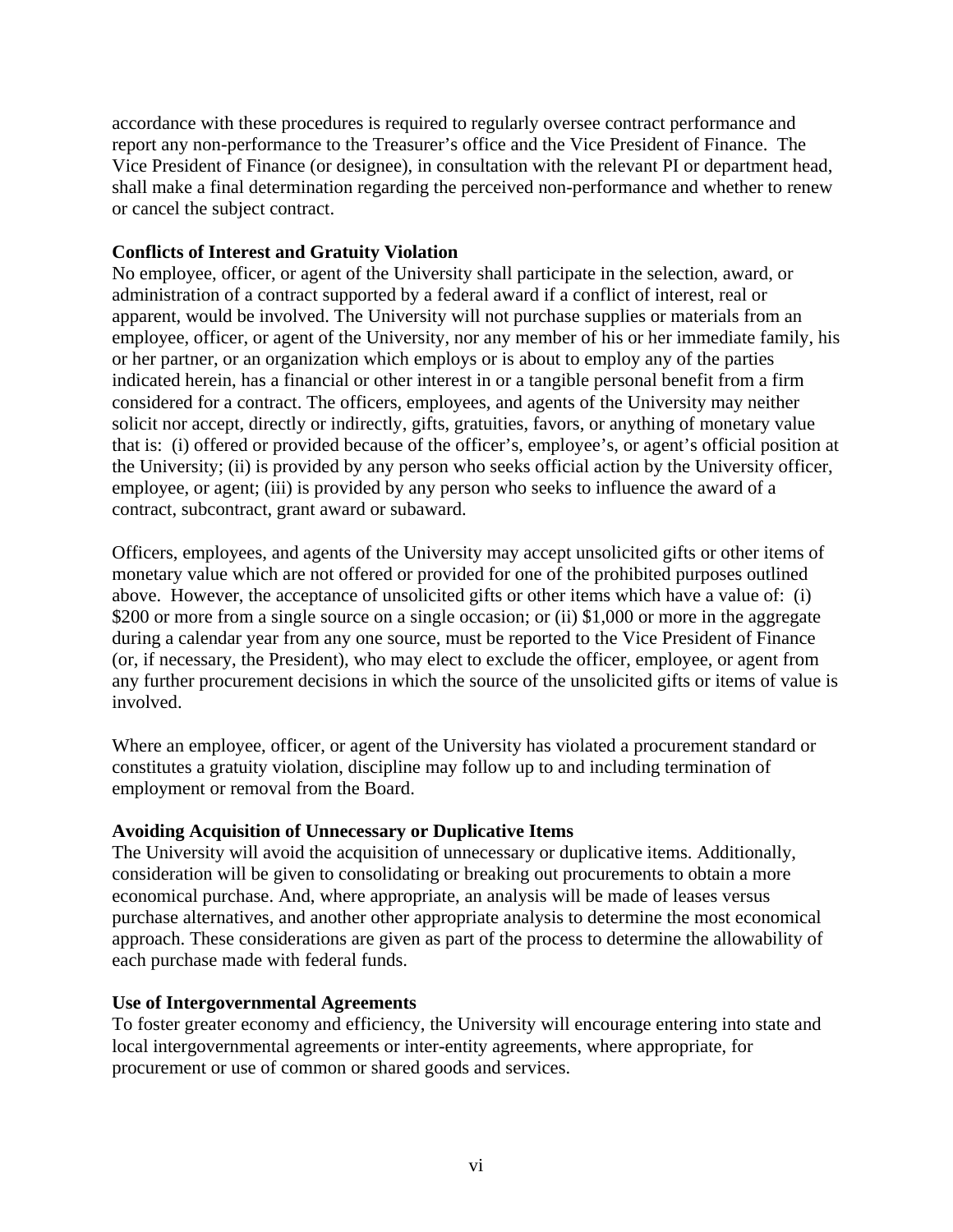### **Use of Federal Excess and Surplus Property**

The University will consider the use of federal excess and surplus property in lieu of purchasing new equipment and property whenever such use is feasible and reduces project costs.

### **Debarment and Suspension**

The University will award contracts only to responsible contractors possessing the ability to perform successfully under the terms and conditions of a proposed procurement. Consideration will be given to such matters as contractor integrity, compliance with public policy, record of past performance, and financial and technical resources.

Under the provisions of 2 C.F.R. § 200.213; 2 C.F.R. Part 200, Appendix II(H); and 2 C.F.R. §§ 180.220 & 180.300, the University may not subcontract with or award subgrants to any person or company who is debarred or suspended. For all contracts over \$25,000 the University verifies that the vendor with whom the University intends to do business with is not excluded of disqualified. This is accomplished by the PI checking the excluded parties list on www.sam.gov.

### **Maintain Records**

The University will maintain records in accordance with its current document retention policies sufficient to detail its history of procurement and the steps taken for each procurement. These records will include, at least the following: (i) rationale for the method of procurement; (ii) selection of contract type; (iii) contractor selection or rejection; and (iv) the basis for the contract price.

### **Time and Materials Contracts**

The University may use a time and materials type contract only (1) after a determination that no other contract is suitable; and (2) if the contract includes a ceiling price that the contractor exceeds at its own risk. Time and materials type contract means a contract whose cost to the University is the sum of: the actual costs of materials, and direct labor hours charged at fixed hourly rates that reflect wages, general and administrative expenses, and profit. The University will assert a high degree of oversight in order to obtain reasonable assurance that the contractor is using efficient methods and effective cost controls.

### **Settlements of Issues Arising Out of Procurements**

The University alone is responsible, in accordance with good administrative practice and sound business judgment, for the settlement of all contractual and administrative issues arising out of procurements. These issues include, but are not limited to, source evaluation, protests, disputes, and claims. These standards do not relieve the University of any contractual responsibilities under its contracts. Violations of law will be referred to the local, state, or federal authority having proper jurisdiction.

### **Protest Procedures to Resolve Disputes**

Protests of an award under an RFP must be received by the Director of Budget & Post-Award Grant Administration no later than 10 business days after the protester receives notice of the final award decision. Protests must, at a minimum, include the following: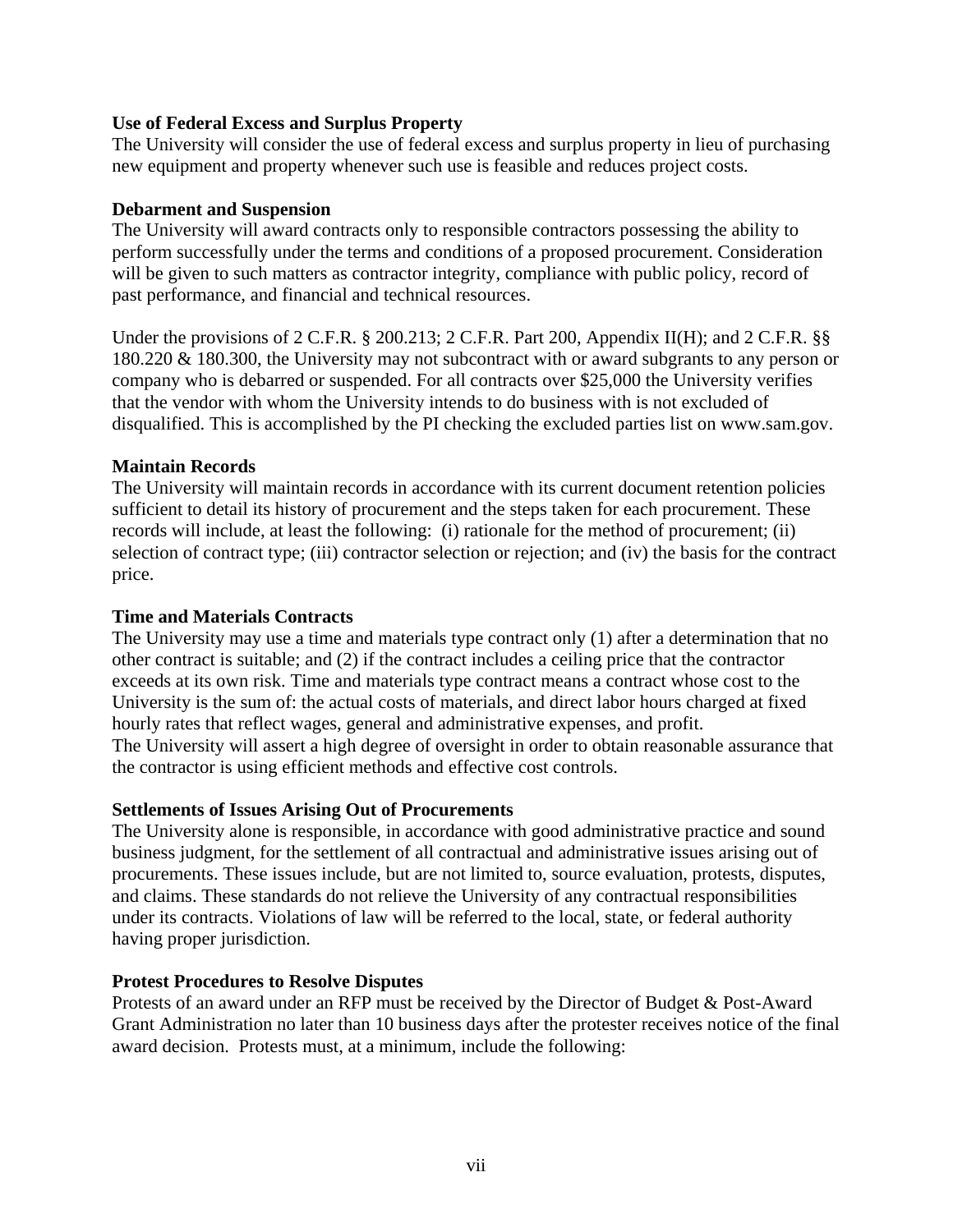- i. The name and address of the protester, including a point of contact and mailing address to which a response can be sent;
- ii. Reference the RFP number at issue;
- iii. A statement of the specific issues being disputed or the reasons for the protest;
- iv. Attach any relevant exhibits, evidence or documents supporting the protest; and
- v. Identify the remedy requested.

Protests that do not comply with the requirements above, or which do not allege improprieties or irregularities in the solicitation process, specifications, evaluation of bids/proposals, will not be considered. The Vice President of Finance will consider the protest and issue a written response to the protester's point of contact. The decision of the Vice President of Finance shall be final and generally will be issued within 10 business days of receipt of the protest, unless additional time is necessary to fully examine the issues presented.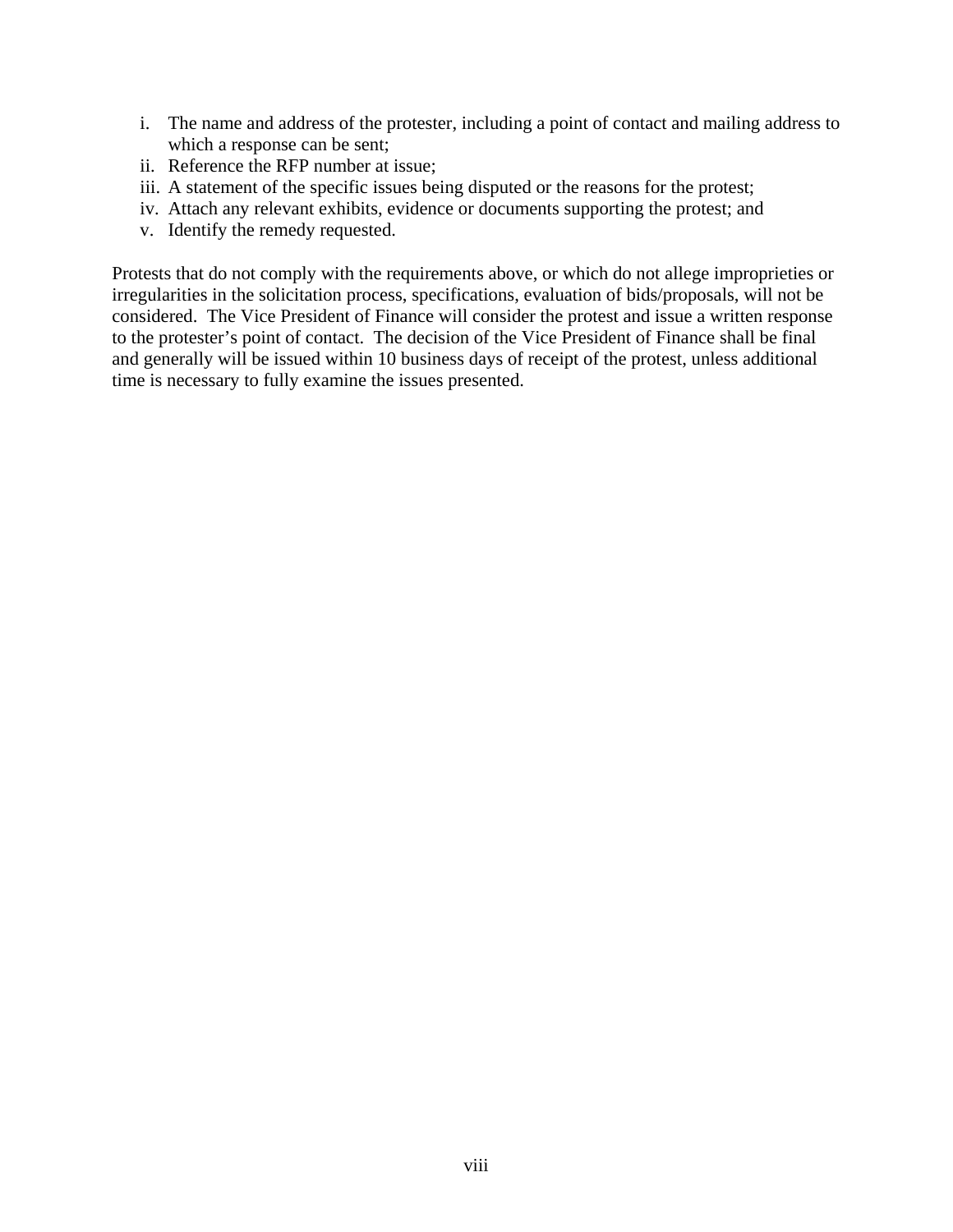# **Doane University Procurement Policy: Addendum A**

### **2 C.F.R. Part 200, Appendix II – Contract Provisions for Contracts Under Federal Awards**

In addition to other provisions required by the Federal agency or non–Federal entity, all contracts made by the non–Federal entity under the Federal award must contain provisions covering the following, as applicable.

(A) Contracts for more than the simplified acquisition threshold currently set at \$250,000, which is the inflation adjusted amount determined by the Civilian Agency Acquisition Council and the Defense Acquisition Regulations Council (Councils) as authorized by 41 U.S.C. 1908, must address administrative, contractual, or legal remedies in instances where contractors violate or breach contract terms, and provide for such sanctions and penalties as appropriate.

(B) All contracts in excess of \$10,000 must address termination for cause and for convenience by the non–Federal entity including the manner by which it will be effected and the basis for settlement.

(C) Equal Employment Opportunity. Except as otherwise provided under 41 CFR Part 60, all contracts that meet the definition of "federally assisted construction contract" in 41 CFR Part 60– 1.3 must include the equal opportunity clause provided under 41 CFR 60–1.4(b), in accordance with Executive Order 11246, "Equal Employment Opportunity" (30 FR 12319, 12935, 3 CFR Part, 1964–1965 Comp., p. 339), as amended by Executive Order 11375, "Amending Executive Order 11246 Relating to Equal Employment Opportunity," and implementing regulations at 41 CFR part 60, "Office of Federal Contract Compliance Programs, Equal Employment Opportunity, Department of Labor."

(D) Davis–Bacon Act, as amended (40 U.S.C. 3141–3148). When required by Federal program legislation, all prime construction contracts in excess of \$2,000 awarded by non–Federal entities must include a provision for compliance with the Davis–Bacon Act (40 U.S.C. 3141–3144, and 3146–3148) as supplemented by Department of Labor regulations (29 CFR Part 5, "Labor Standards Provisions Applicable to Contracts Covering Federally Financed and Assisted Construction"). In accordance with the statute, contractors must be required to pay wages to laborers and mechanics at a rate not less than the prevailing wages specified in a wage determination made by the Secretary of Labor. In addition, contractors must be required to pay wages not less than once a week. The non–Federal entity must place a copy of the current prevailing wage determination issued by the Department of Labor in each solicitation. The decision to award a contract or subcontract must be conditioned upon the acceptance of the wage determination. The non–Federal entity must report all suspected or reported violations to the Federal awarding agency. The contracts must also include a provision for compliance with the Copeland "Anti–Kickback" Act (40 U.S.C. 3145), as supplemented by Department of Labor regulations (29 CFR Part 3, "Contractors and Subcontractors on Public Building or Public Work Financed in Whole or in Part by Loans or Grants from the United States"). The Act provides that each contractor or subrecipient must be prohibited from inducing, by any means, any person employed in the construction, completion, or repair of public work, to give up any part of the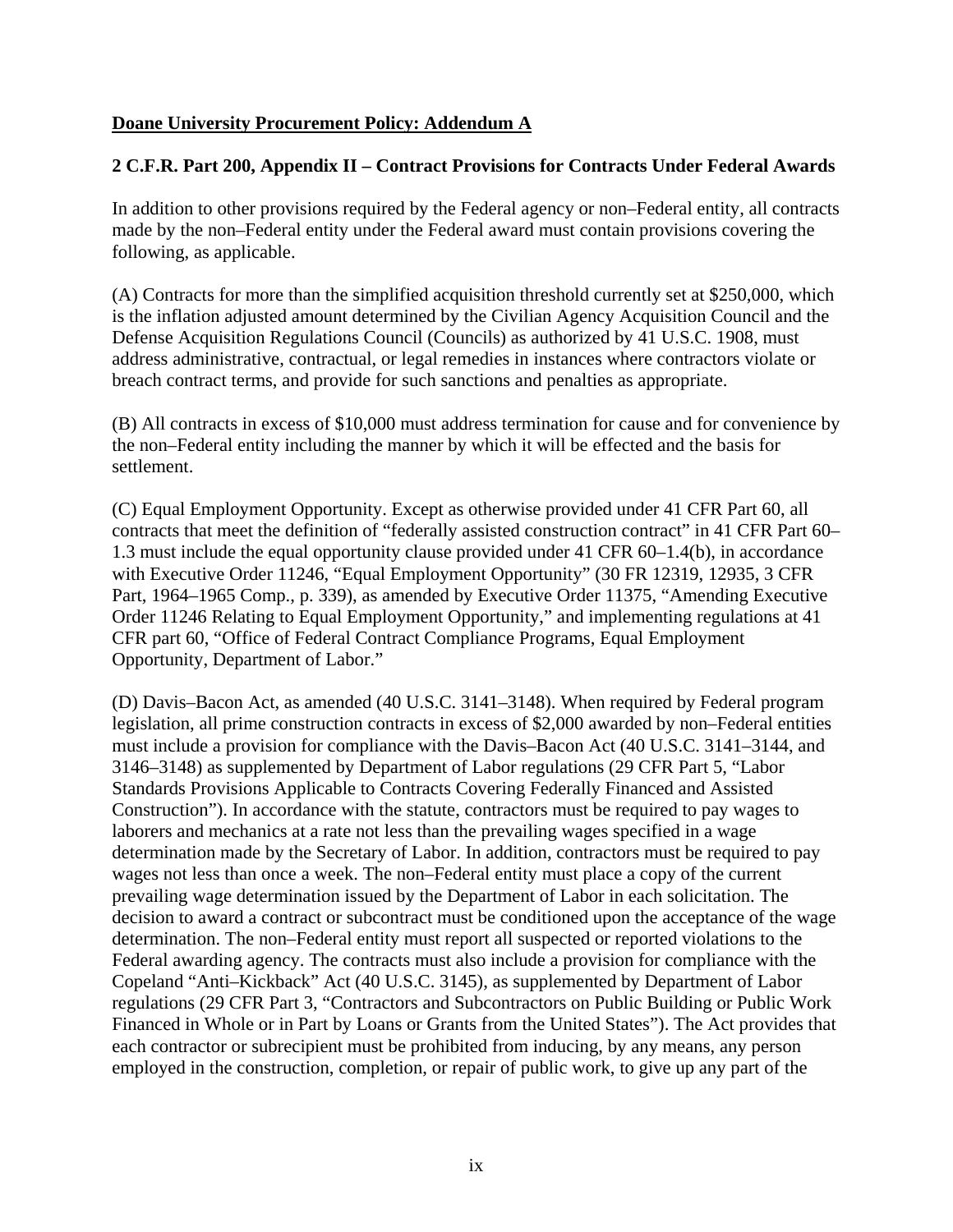compensation to which he or she is otherwise entitled. The non–Federal entity must report all suspected or reported violations to the Federal awarding agency.

(E) Contract Work Hours and Safety Standards Act (40 U.S.C. 3701–3708). Where applicable, all contracts awarded by the non–Federal entity in excess of \$100,000 that involve the employment of mechanics or laborers must include a provision for compliance with 40 U.S.C. 3702 and 3704, as supplemented by Department of Labor regulations (29 CFR Part 5). Under 40 U.S.C. 3702 of the Act, each contractor must be required to compute the wages of every mechanic and laborer on the basis of a standard work week of 40 hours. Work in excess of the standard work week is permissible provided that the worker is compensated at a rate of not less than one and a half times the basic rate of pay for all hours worked in excess of 40 hours in the work week. The requirements of 40 U.S.C. 3704 are applicable to construction work and provide that no laborer or mechanic must be required to work in surroundings or under working conditions which are unsanitary, hazardous or dangerous. These requirements do not apply to the purchases of supplies or materials or articles ordinarily available on the open market, or contracts for transportation or transmission of intelligence.

(F) Rights to Inventions Made Under a Contract or Agreement. If the Federal award meets the definition of "funding agreement" under 37 CFR § 401.2 (a) and the recipient or subrecipient wishes to enter into a contract with a small business firm or nonprofit organization regarding the substitution of parties, assignment or performance of experimental, developmental, or research work under that "funding agreement," the recipient or subrecipient must comply with the requirements of 37 CFR Part 401, "Rights to Inventions Made by Nonprofit Organizations and Small Business Firms Under Government Grants, Contracts and Cooperative Agreements," and any implementing regulations issued by the awarding agency.

(G) Clean Air Act (42 U.S.C. 7401–7671q.) and the Federal Water Pollution Control Act (33 U.S.C. 1251–1387), as amended—Contracts and subgrants of amounts in excess of \$250,000 must contain a provision that requires the non–Federal award to agree to comply with all applicable standards, orders or regulations issued pursuant to the Clean Air Act (42 U.S.C. 7401– 7671q) and the Federal Water Pollution Control Act as amended (33 U.S.C. 1251–1387). Violations must be reported to the Federal awarding agency and the Regional Office of the Environmental Protection Agency (EPA).

(H) Debarment and Suspension (Executive Orders 12549 and 12689)—A contract award (see 2 CFR 180.220) must not be made to parties listed on the government wide exclusions in the System for Award Management (SAM), in accordance with the OMB guidelines at 2 CFR 180 that implement Executive Orders 12549 (3 CFR part 1986 Comp., p. 189) and 12689 (3 CFR part 1989 Comp., p. 235), "Debarment and Suspension." SAM Exclusions contains the names of parties debarred, suspended, or otherwise excluded by agencies, as well as parties declared ineligible under statutory or regulatory authority other than Executive Order 12549.

(I) Byrd Anti–Lobbying Amendment (31 U.S.C. 1352)—Contractors that apply or bid for an award exceeding \$100,000 must file the required certification. Each tier certifies to the tier above that it will not and has not used Federal appropriated funds to pay any person or organization for influencing or attempting to influence an officer or employee of any agency, a member of